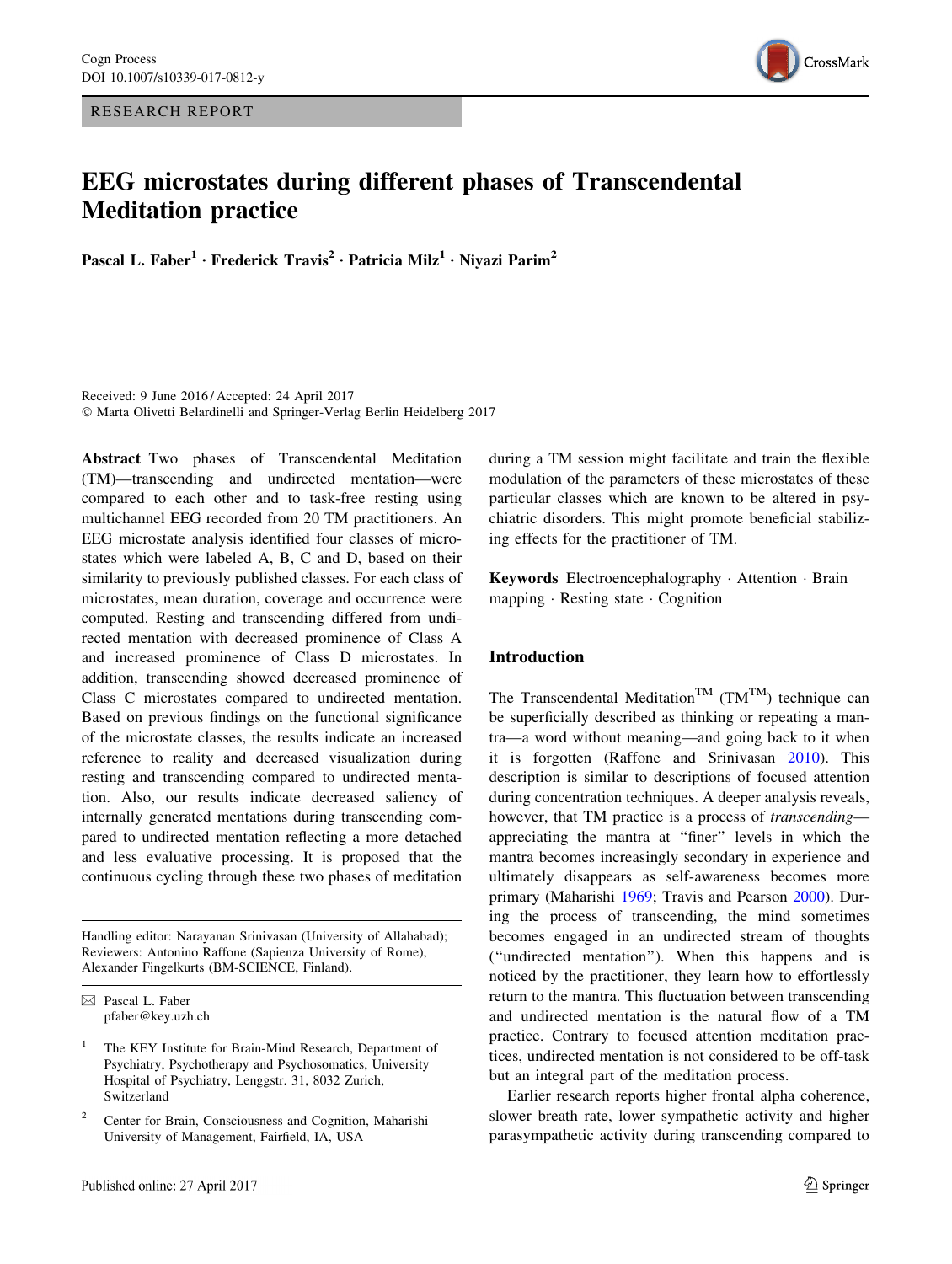periods of undirected thoughts (Travis [2001](#page-7-0)). These periods were chosen by experimenter-initiated bell rings, which participants later identified as either transcending or undirected thoughts, here referred to as ''undirected mentation.'' These periods occurred at different times throughout the 20-min meditation session.

To better compare periods of undirected mentation and transcending, the present study asked participants to press a button when they noticed that they became engaged in an undirected stream of thoughts and to then return to the process of transcending during TM practice. This design has been used in neural imaging research to compare mind wandering and focused attention to one's breath (Hasenkamp et al. [2012](#page-7-0)).

Electroencephalographic (EEG) microstate analysis was used to compare the periods before (undirected mentation) and after (transcending) the button presses and to compare both against a task-free resting condition. Why is the EEG microstate analysis especially suited to detect the brain electric idiosyncrasies of the different phases of meditation? Multichannel brain electric signals measured on the scalp can be displayed as spatial maps of momentary electric potential distributions on the head surface. When looking at these sequences of topographic maps, it becomes apparent that the potential distributions do not change continuously. Rather, they form brief temporal epochs of quasi-stable spatial distributions of brain electric activity. Lehmann termed these epochs ''microstates'' (Lehmann et al. [1987](#page-7-0)). Due to the very high time resolution of the EEG, the microstate analysis allows the isolation of microstates with a typical duration of 60–120 ms. Cluster analyses of the microstate topographies showed that in eyes-closed resting EEG, four classes of microstate topographies explain a large amount (up to 90%) of the variance in the data (Khanna et al. [2015;](#page-7-0) Koenig et al. [2002;](#page-7-0) Wackermann et al. [1993](#page-7-0)); they also replicate well over a large age range (from 6 to 80 years) and over different studies (see Koenig et al. [2002](#page-7-0)). In addition to their duration, the EEG microstates are characterized by the parameters coverage and occurrence that describe the percentage of time spent and the number of occurrences per second, respectively, of microstates of a given class. Different potential distributions on the scalp must have been generated by different spatial distributions of neuronal electric activity in the brain. It is therefore reasonable to assume that different microstates embody different modes, contents or steps of information processing (Lehmann et al. [1998\)](#page-7-0). Consequently, the EEG microstates have been proposed to represent the ''atoms of thought and emotion,'' basic psychophysiological units of cognition and emotion (Lehmann [1990,](#page-7-0) [2013](#page-7-0); Lehmann et al. [1998](#page-7-0)). The subjective experience termed ''stream of consciousness'' by William James [\(1892](#page-7-0)) is thus constituted by discernible

elements. Subjectively, the two phases of TM meditation differ in content with the appreciation of the mantra in one phase and the engagement in an undirected stream of thoughts in the other. The ability of the microstate approach to discern mind states in the sub-second range should therefore allow to detect these mental differences on the level of the underlying brain electric activity.

The EEG microstate analysis has been applied to normal and pathological states of consciousness and seems especially well suited for the study of attention (Faber et al. [2005](#page-7-0); Katayama et al. [2007\)](#page-7-0), mentation modality (Milz et al. [2016\)](#page-7-0) and reality-testing processes (Brodbeck et al. [2012](#page-7-0); Katayama et al. [2007;](#page-7-0) Koenig et al. [2002](#page-7-0); Lehmann et al. [2005\)](#page-7-0). Typically attention, awareness and emotion processes are modulated by meditative practices in general (Raffone and Srinivasan [2010;](#page-7-0) Shapiro and Walsh [2003](#page-7-0)). Consequently, we hypothesize that the EEG microstate parameters differ between two phases of TM meditation undirected mentation and transcending—and no-task resting.

## Materials and methods

## **Participants**

Multichannel EEG was recorded from a group of 20 TM practitioners. The participants had a mean age of 33.1 years  $(SD = 14.5$ , range 20–64 years) and a mean TM experience of 11.6 years (SD = 16.1, range 1 month– 43.3 years). There were 14 men and 6 women. All participants were right-handed. This study was carried out in accordance with the Helsinki Declaration and the Institution Review Board approved the research before data collection. All participants gave their informed consent prior to the experiment after receiving detailed information on the experimental procedure.

#### Recording conditions

Participants came to the laboratory for EEG recordings during the afternoon. Thirty-two EEG active-sensors were applied according to the 10/10 system using the BIOSEMI ActiveTwo system ([www.biosemi.com](http://www.biosemi.com)). Potentials at the left and right ear lobes were also measured to calculate a linked-ears reference offline. Following sensor application, EEG was recorded at 256 samples/s during a 5-min no-task resting and a 10-min TM session. During both sessions, the participants had their eyes closed. Participants were instructed to press a button when they noted that their mind was lost in undirected thought. After the button press, they then went back to the process of transcending during TM practice.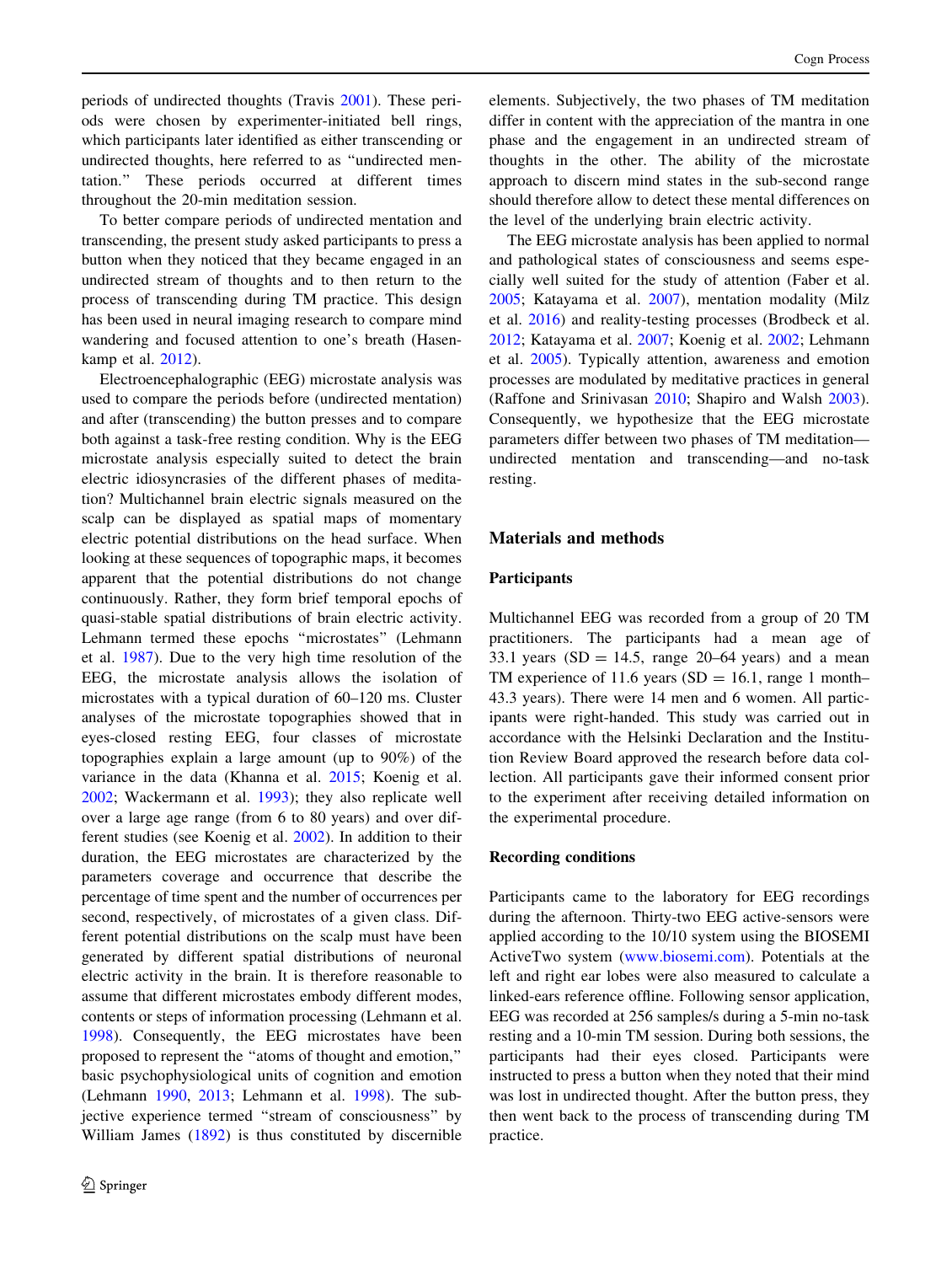#### Data preprocessing

The 32-channel EEG data were visually inspected using the BrainVision Analyzer Software (Brain Products, Munich, Germany). EEG containing eye movement, muscle movement and/or technical artifacts was manually detected and removed from analysis. Noisy channels were linearly interpolated. For the eyes-closed resting condition, the first artifact-free 20 s after 1 min of resting was selected. On average, there were  $19.4$  (SD = 1.3) seconds of EEG data available for no-task resting. For the TM condition, 22 s before and 22 s after each button press were exported and parsed into 2-s epochs omitting epochs containing parts marked as artifacts. The time surrounding the button press is most likely contaminated by reorientation processes; therefore, the last 2 s before and the first 4 s after the button press were also omitted. There were on average 3.3 button presses per participant  $(SD = 0.8)$ . On average, 51.1 s  $(SD = 13.0)$  of EEG data was available per participant before the button press and  $44.1$  s (SD = 14.0) after the button press. All available, artifact-free data epochs were recomputed against the average reference and FFTfiltered from 2 to 20 Hz.

## Microstate analysis

#### Computation of the microstate classes

For each condition and each participant, global field power (GFP) curves of all available artifact-free 2-s epochs were computed. The global field power (Lehmann [1987](#page-7-0); Lehmann and Skrandies [1980](#page-7-0)) at each time point is a measure of the global strength of electric activity in the brain at that moment in time. Maps with maximal GFP have an optimal signal-to-noise ratio (Koenig et al. [2002\)](#page-7-0); they were collected for further analysis and are called ''original maps.'' For each condition and each participant, a modified k-means clustering algorithm (Pascual-Marqui et al. [1995\)](#page-7-0) determined the four classes of map topographies (''individual classes'') that best explain the variance of all original maps (Koenig et al. [1999](#page-7-0), [2002](#page-7-0)). For each condition, these individual classes were then averaged across participants, resulting in four ''condition classes.'' The averaging was done using a randomization procedure that permutes the four individual classes per participant, computes for each class the first principal component over all participants, and then computes the explained variance of these four mean classes across participants. From all randomization runs, the four classes that explain most of the variance across participants were retained as condition classes. In order to be comparable to the four normative classes published by (Koenig et al. [2002](#page-7-0)), the condition classes were labeled as classes A, B, C and D based on

their best fit to these four normative classes using Global Map Dissimilarity (Lehmann and Skrandies [1980](#page-7-0)).

# Computation of the microstate parameters

Each original map was assigned to one of the four condition classes using lowest map dissimilarity (Lehmann et al. [1987](#page-7-0); Lehmann and Skrandies [1980\)](#page-7-0) as fitting criterion. A microstate is defined as the time period of consecutive original maps with the same class assignment. Each 2-s epoch (of each participant and condition) can thus be regarded as a sequence of alternating microstates of the four condition classes. For the four microstate classes, three parameters were computed per epoch and then averaged across epochs per participant and condition: their coverage (time covered per second), their mean occurrence (number of occurrences per second) and their mean duration (in milliseconds).

## **Statistics**

For each of the three microstate parameters coverage, occurrence and duration, a repeated measures ANOVA was computed using condition (resting, undirected mentation and transcending) and microstate class (A, B, C and D) as repeated measures. A Greenhouse-Geisser correction for sphericity violations was applied. For each parameter, and each class, post hoc paired  $t$  tests compared the three conditions pairwise.

#### Correlation analyses

To explore the effect of meditation experience on the microstate parameter differences between transcending and undirected mentation, Pearson product-moment correlations were computed between these parameter differences and the meditation experience of the practitioners. Additionally, partial correlations were computed to partial out the effect of the age of the participants. Corrections for multiple testing were applied (Benjamini and Hochberg [1995](#page-7-0)).

#### Results

#### Microstate classes

Figure [1](#page-3-0) shows the four microstate class topographies for resting, undirected mentation and transcending. The four classes are very similar to the four normative classes reported by Koenig et al. [\(2002](#page-7-0)). The four condition classes for both undirected mentation and transcending explained on average  $80\%$  (SD = 4 and 5%, respectively) of the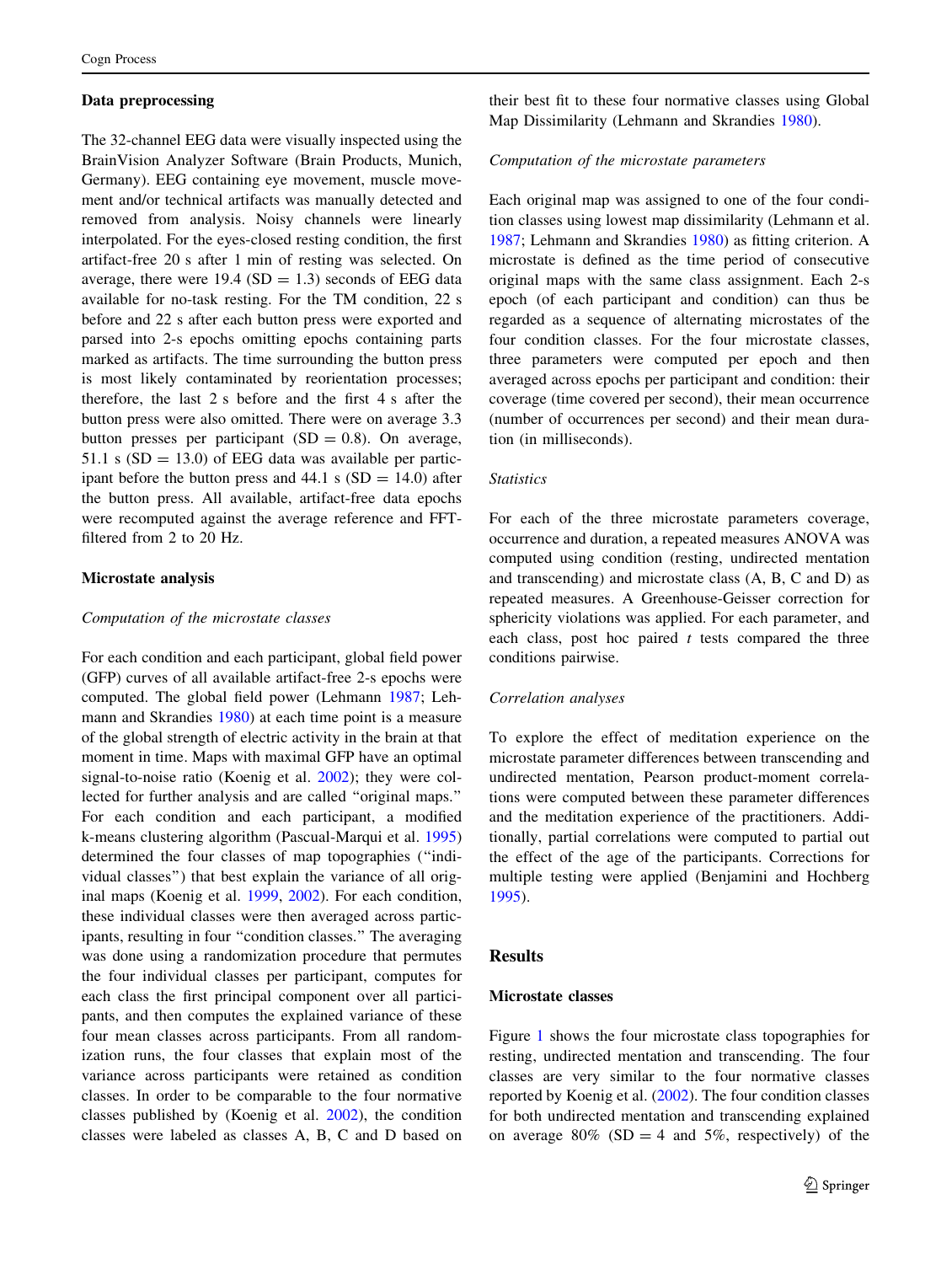<span id="page-3-0"></span>Fig. 1 Condition microstate class topographies. Equipotential area maps are shown. Head seen from above, nose up, left ear left. The isopotential contour maps show the (arbitrarily assigned) areas of opposite polarity in black and white (normalized voltage values)



variance in the data and the four condition classes for resting explained on average 79% (SD =  $5\%$ ) of the variance in the data.

## Microstate parameters

For each parameter (coverage, occurrence and duration), the repeated measures ANOVAs revealed a significant main effect for ''class'' and a significant interaction between "condition" and "class" (see Table 1). The interactions between condition and class were further investigated using post hoc paired  $t$  tests, and the means, standard deviations and  $p$  values of the post hoc  $t$  tests are listed in Table [2](#page-4-0).

Table 1 Repeated measures ANOVAs for microstate parameters with condition and class as repeated measures using Greenhouse-Geisser correction

|                   | df          | F     | $p$ value |
|-------------------|-------------|-------|-----------|
| Coverage          |             |       |           |
| Condition         | 1.81, 42.23 | 1.125 | .332      |
| Class             | 1.96, 45.41 | 6.144 | .005      |
| Condition * class | 4.04, 70.21 | 6.357 | < 0.01    |
| Occurrence        |             |       |           |
| Condition         | 1.91, 31.77 | .689  | .502      |
| Class             | 2.61, 58.97 | 6.959 | .001      |
| Condition * class | 3.46, 78.04 | 5.965 | .001      |
| Duration          |             |       |           |
| Condition         | 1.82, 31.84 | .681  | .499      |
| Class             | 1.61, 36.49 | 4.717 | .022      |
| Condition * class | 3.11, 77.55 | 3.716 | .015      |

On the one hand, there were no significant differences in microstate parameters between resting and transcending. On the other hand, the pattern of microstate differences between resting and undirected mentation and between transcending and undirected mentation shared some characteristics but differed in others. This is seen graphically in Table [3](#page-4-0). Also, the level of significance of the differences between conditions was higher in comparisons with transcending.

- Class A microstates are reportedly related to visualization (see '['Discussion'](#page-4-0)' section). Coverage and occurrence of these microstates were significantly higher during undirected mentation compared to both resting  $(p = .01$  and .02) and transcending  $(p = .002$  and .005).
- Class B microstates are reportedly related to verbalization (see "Discussion" section). There were no differences in coverage, occurrence or duration of this class of microstates.
- Class C microstates are reportedly related to interoceptive and autonomic processing (see ''[Discussion'](#page-4-0)' section). Coverage and occurrence of these microstates were significantly higher during undirected mentation compared to transcending  $(p = .01$  and  $p < .001$ . There were no significant differences of this class of microstates between undirected mentation or transcending and resting.
- Class D microstates are reportedly related to reality testing (see ''[Discussion](#page-4-0)'' section). Coverage and occurrence of these microstates were significantly lower during undirected mentation compared to both resting  $(p < .001, \text{ and } p = .003)$  and transcending  $(p\lt .001$  and  $p\lt .001)$ . Duration of these microstates was also significantly lower during undirected mentation compared to resting  $(p = .01)$ .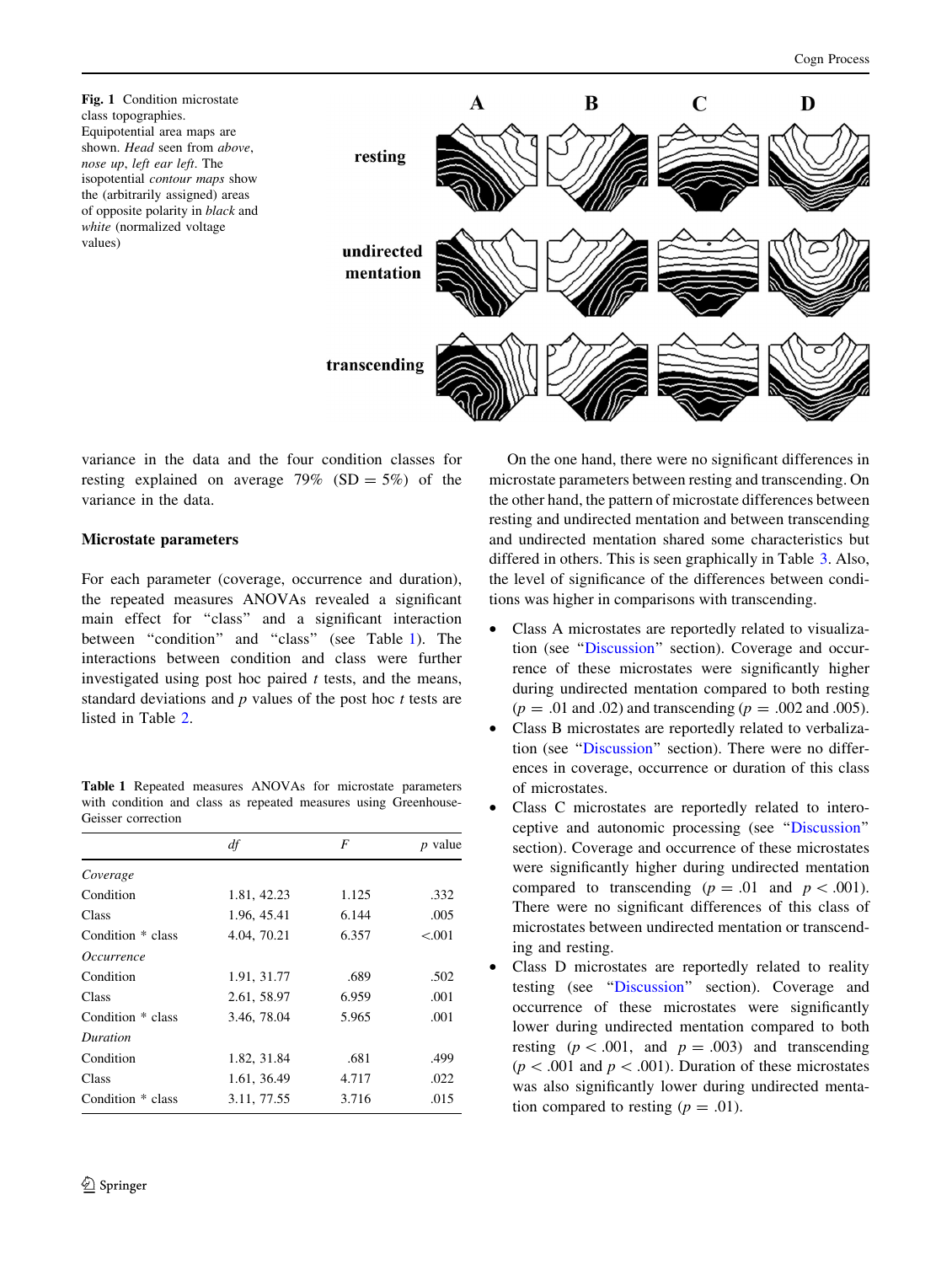### <span id="page-4-0"></span>Cogn Process

Table 2 Microstate parameters of the four classes for undirected mentation and transcending

Microstate parameters of the four classes for undirected mentation and transcending

|                                                                                                      |                | Coverage (percent time covered)     |         |              |                         | Occurrence (occurrences/second) |               |                     | Duration (milliseconds)                       |               |                             |                          |
|------------------------------------------------------------------------------------------------------|----------------|-------------------------------------|---------|--------------|-------------------------|---------------------------------|---------------|---------------------|-----------------------------------------------|---------------|-----------------------------|--------------------------|
|                                                                                                      |                | ≃                                   |         |              |                         | $\mathbf{r}$                    |               |                     |                                               |               |                             | $\overline{\phantom{0}}$ |
| Undirected mentation $.22(.06)$ $.23(.05)$ $.30(.06)$                                                |                |                                     |         |              | $.25(.06)$ 3.23 $(.78)$ |                                 |               |                     | 3.30 (.67) 3.75 (.45) 3.31 (.48) 69.43 (7.13) | 69.27 (7.18)  | 80.72 (15.86) 74.34 (14.56) |                          |
| Transcending                                                                                         |                | $(0.06)$ $(0.06)$                   | .27(06) | .30(.11)     | 2.82(.82)               | 3.35 (.78)                      | 3.53(.43)     | 3.68 (.73)          | 66.81 (8.97)                                  | 72.24 (10.72) | 77.26 (17.25)               | 82.92 (29.95)            |
| Resting                                                                                              |                | $(0.06)$ $(0.07)$ $(0.77)$ $(0.08)$ |         | .31( .10)    | 2.86 (.71)              | 3.28 (.99)                      | 3.52(.64)     | 3.64 (.64)          | 65.57 (11.49)                                 | 72.43 (10.19) | 76.10 (18.00)               | 85.67 (27.68)            |
| t tests                                                                                              |                |                                     |         |              |                         |                                 |               |                     |                                               |               |                             |                          |
| RE vs UM                                                                                             | ≅∣             |                                     |         | $rac{60}{5}$ | కి∣                     | 86                              |               | $\ddot{\mathbf{S}}$ |                                               |               | 22                          | ≅∣                       |
| RE vs TR                                                                                             | $\overline{6}$ |                                     |         |              | 73.                     | 52                              | 93            | .74                 | S                                             | 95            | .68                         | 13                       |
| TR vs UM                                                                                             | $\frac{2}{3}$  |                                     | క∣      | $\leq 001$   | $\frac{1}{200}$         | .58                             | $rac{100}{2}$ | $rac{50}{100}$      |                                               |               | 29                          | ఠ                        |
| Listed are means, standard deviations (in parentheses) and $p$ values for post hoc paired $t$ tests* |                |                                     |         |              |                         |                                 |               |                     |                                               |               |                             |                          |
|                                                                                                      |                | $\ddot{ }$                          |         |              |                         |                                 |               |                     |                                               |               |                             |                          |

UM undirected mentation, TR transcending, RE resting UM undirected mentation, TR transcending, RE resting

 $<$  .05 underlined and bold  $p \leq 0.05$  underlined and bold

 $\overline{b}$ 

| Table 3 Microstate parameter changes from resting (RE) to undi-    |  |  |  |  |
|--------------------------------------------------------------------|--|--|--|--|
| rected mentation (UM), from RE to transcending (TR) and from TR to |  |  |  |  |
| UM for the 4 microstate classes for p values $< 0.05$              |  |  |  |  |

|                                                                                                          | Coverage |  |                         |  | Occurrence Duration |  |  |  |  |  |  |  |
|----------------------------------------------------------------------------------------------------------|----------|--|-------------------------|--|---------------------|--|--|--|--|--|--|--|
|                                                                                                          |          |  | A B C D A B C D A B C D |  |                     |  |  |  |  |  |  |  |
| RE to UM $2 - - \sqrt{2} = - \sqrt{2} = -$                                                               |          |  |                         |  |                     |  |  |  |  |  |  |  |
| RE to TR $    -$                                                                                         |          |  |                         |  |                     |  |  |  |  |  |  |  |
| TR to UM $\bigwedge - \bigwedge$ $\bigwedge - \bigwedge$ $\bigwedge - \bigwedge$ $\bigwedge - \bigwedge$ |          |  |                         |  |                     |  |  |  |  |  |  |  |

# Correlation results

The difference of class C and D coverage between undirected mentation and resting correlated significantly with meditation experience  $(r = 0.50$  and  $r = -0.46$ , respectively, at uncorrected  $p < .05$ ). Increased TM experience was associated with reduced condition differences. However, these correlations were not significant after correction for multiple testing (36 correlations,  $N = 20$ ). Moreover, partial correlations that controlled for participant age also did not reveal any significant interrelationships of TM experience with EEG microstate class differences between conditions irrespective of multiple testing correction.

# **Discussion**

Two subjectively different phases of TM—undirected mentation and transcending—were compared to each other and to task-free resting. The four microstate classes identified in each condition were very similar to the normative classes published by Koenig et al. ([2002\)](#page-7-0) and were labeled as A, B, C and D based on their best fit to these normative classes.

The applied microstate analysis revealed that undirected mentation, compared to both resting and transcending, was marked by higher coverage and occurrence of Class A microstates, and lower coverage and occurrence of Class D microstates. Also, compared to transcending only, undirected mentation was marked by significantly higher coverage and occurrence of Class C microstates. Contrary to our hypothesis, microstates during transcending did not differ from those during no-task resting before the meditation practice.

# Why did microstate parameters not differ between resting and transcending?

While we cannot exclude the possibility that the present microstate analysis is not sensitive enough to reveal the electrophysiological differences, or that there are no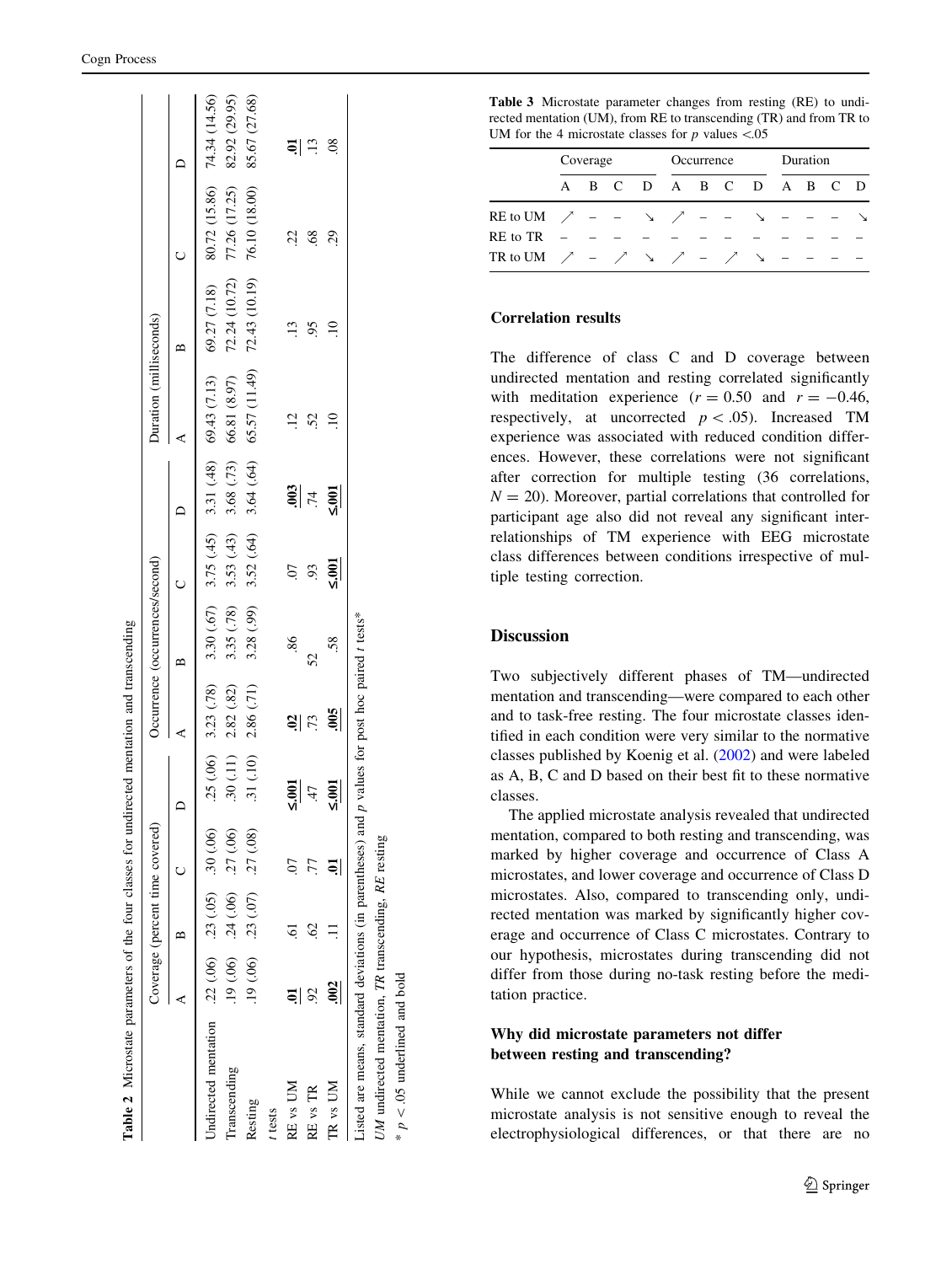electrophysiological differences between transcending and resting, there are other plausible interpretations.

Firstly, a statement often heard by meditators is that they habitually fall into a state of meditation upon closing their eyes. Also, resting EEG has been reported to be altered in experienced meditators (Aftanas and Golosheykin [2005](#page-6-0); Lutz et al. [2004](#page-7-0); Tebecis [1975;](#page-7-0) Tei et al. [2009](#page-7-0)). Periods of transcending are initiated by effortlessly attending to a mantra. Periods of undirected mentation are presumably initiated by issues of the body or the mind generating the stream of thoughts away from transcending. Closing the eyes might favor the letting go of thoughts and sensations in experienced meditators, thus leading into a state very similar to transcending. Possibly, after a few minutes of eyes-closed resting, this state becomes increasingly influenced by preoccupations of the mind or sensations of the body. On the other hand, undirected mentation during TM is embedded in a global stance of going back to the mantra if noticed. Therefore, undirected mentation differs not only from the first couple of minutes of eyes-closed resting but possibly also from later stages of resting. In the present study, EEG data from within the second minute of resting were used for analysis.

Secondly, it is also conceivable that later stages of eyesclosed resting become increasingly different from transcending, as the meditative stance of going back to the mantra is missing. Considering the completely different mindset of transcending (effortlessly attending to a mantra) and eyes-closed resting (no task), it seems unlikely that the two states should share the exact same electrophysiological mechanisms. Future studies could test periods of transcending against later stages of longer periods of eyesclosed resting to clarify this issue.

# Consideration of Class A microstate differences

Undirected mentation was characterized by significantly higher coverage and occurrence of Class A microstates. In the past, Class A microstates have been related to a network corresponding to the auditory-phonological system (Britz et al. [2010](#page-7-0); Mantini et al. [2007\)](#page-7-0). However, a more recent study (Milz et al. [2016\)](#page-7-0) specifically targeted modalities of thinking in a large pool of 61 participants. Habitual thinking modalities as well as task-evoked modalities were studied. The results clearly related increased prominence of Class A microstates to increased visual thinking. It is conceivable that undirected mentation goes along with more visualizations than transcending or resting.

## Consideration of Class B microstate differences

There were no significant differences in the parameters of Class B microstates between the phases of meditation and resting. Class B parameter changes have been reported during light hypnosis compared to resting (Katayama et al. [2007](#page-7-0)) and in acute, first-episode schizophrenics compared to healthy controls (Strelets et al. [2003\)](#page-7-0) but also during Tibetan Buddhism self-dissolution, Ch'an Mo'chao and Vipassana meditation compared to resting (Faber et al. [2005](#page-7-0)). The latter report analyzed data from three participants only; nevertheless, this might be an indication that the practice of TM involves different processes than these Buddhist meditation practices.

#### Consideration of Class C microstate differences

Compared to transcending only, undirected mentation was marked by significantly higher coverage and occurrence of Class C microstates. Class C microstates have been associated with activity in two important hubs of the default mode network (DMN, Raichle et al. [2001](#page-7-0)): the anterior cingulate cortex (ACC) and the posterior cingulate cortex (PCC) (Pascual-Marqui et al. [2014](#page-7-0)). Class C microstates also showed correlations with positive BOLD signals in the ACC, the bilateral frontal gyri and the right insula (Britz et al. [2010\)](#page-7-0). These regions are comparable to the resting state network 6 in Mantini et al. ([2007](#page-7-0)), and they overlap with the saliency network and were linked to subjective interoceptive–autonomic processing. Class C processing thus might be involved in the integration of interoceptive information with emotional salience to form a subjective own body representation (Britz et al. [2010](#page-7-0)). This would fit the interpretation that during undirected mentation the mind is caught up in internal experiences to a higher degree than during transcending, which is more detached and less evaluative.

#### Consideration of Class D microstate differences

Transcending and resting were characterized by higher coverage and occurrence of Class D microstates. Class D microstates have been related to reality testing, the updating of mental content and attention reorientation (Milz et al. [2016](#page-7-0); Rieger et al. [2016](#page-7-0)). Possibly higher Class D prominence relates to greater alertness to mental processing during transcendence and resting. Undirected mentation lacks direction which may in turn be associated with fewer instances of context updating. Rather, the current context would guide the stream of mentation without updating the thinking process based on internal plans or motivation. And undirected mentation has no sense of attention reorienting since there is no thinker comparing or directing attention—each thought is leading to the next thought without the mind directing this flow. The thought process is moving by itself.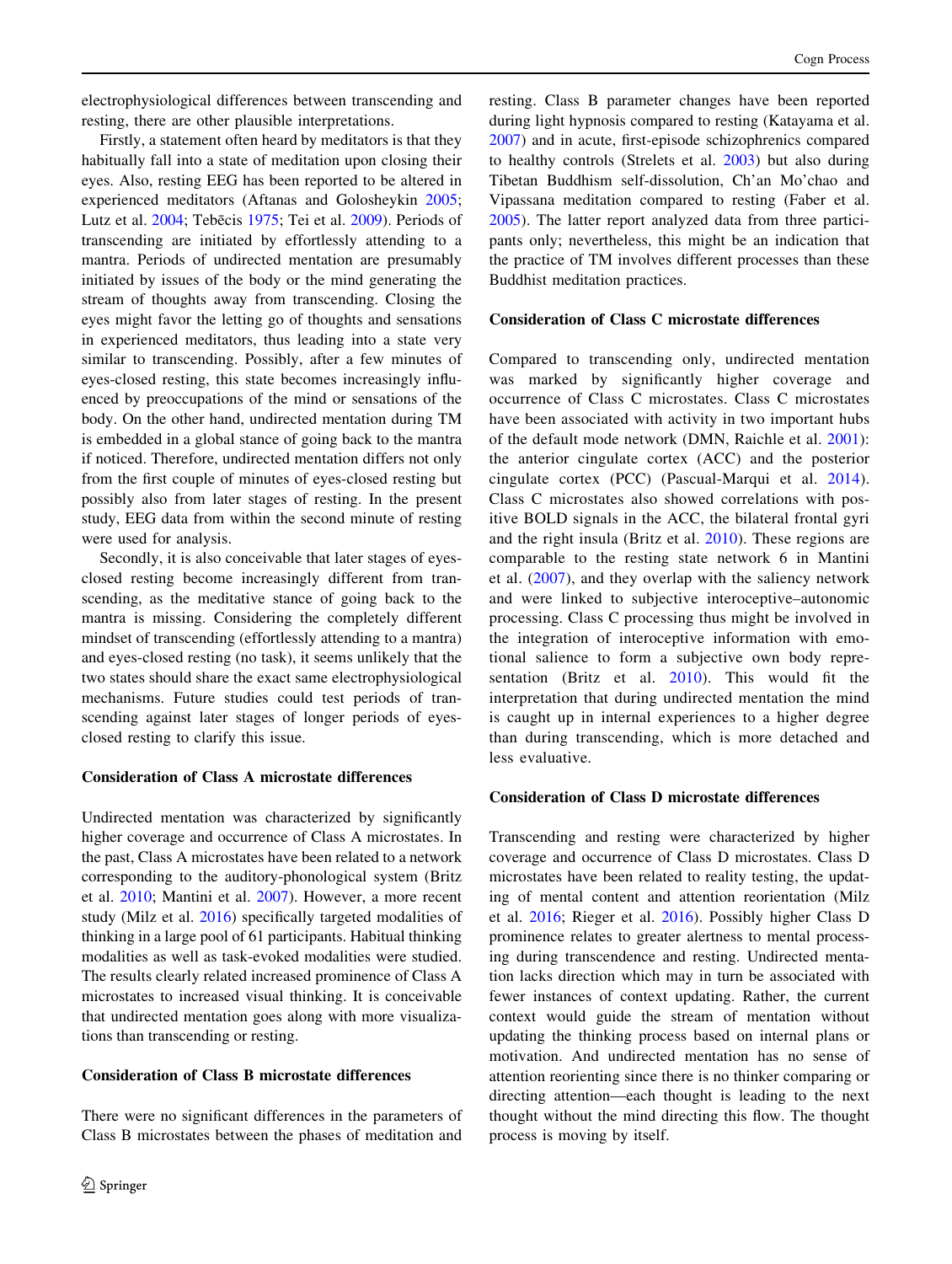#### <span id="page-6-0"></span>Clinical Comparisons

Increased coverage of Class A microstates was reported in individuals at high risk for psychosis (Andreou et al. [2014\)](#page-7-0) and in patients with panic disorder (Kikuchi et al. [2011](#page-7-0)). Interestingly, the practice of TM is known to reduce anxiety (Eppley et al. [1989;](#page-7-0) So and Orme-Johnson [2001](#page-7-0)). In the present study, Class A microstate coverage was modulated by the phases of TM. The cycling through the two phases thus went along with an increase in the coverage of Class A microstates during undirected mentation and a return to baseline during transcendence. We propose that this continuous cycling may train the flexible modulation of the brain networks underlying Class A microstates, thus possibly promoting the reported anxiety reducing effects of TM practice and a subsequent general effect of psychological stabilization. It has been shown that microstate parameters can be modulated using medication (Kikuchi et al. [2007](#page-7-0)) but also using neurofeedback (Hernandez et al. [2015\)](#page-7-0). Meditation could be an additional promising approach to willfully modulate microstate parameters.

A recent study (Tomescu et al. [2014\)](#page-7-0) compared a group of adolescents affected by a genetic mutation, the 22q11.2 deletion syndrome, to an age-matched control group. Individuals affected by this genetic mutation have a 30-fold increased risk for later developing schizophrenia. In this group, duration, occurrence and coverage were increased for microstates of Class C and decreased for microstates of Class D. Our data yielded the opposite result for transcending compared to undirected mentation: Class C microstates showed decreased and Class D microstates increased presence (occurrence and coverage). Again, we propose that the cycling through these two phases of meditation during a TM session might facilitate and train the flexible modulation of the parameters of these two microstate classes and their underlying brain networks, thus possibly promoting beneficial stabilizing effects for the practitioners of TM.

On a side note, differences in microstate parameters have been reported for light and deep hypnosis compared to resting (Katayama et al. [2007](#page-7-0)). Light hypnosis was characterized by a decreased prominence of Class C microstates. Deep hypnosis was associated with a decrease in Class D prominence and an increase in coverage and occurrence of Class A microstates. Interestingly, undirected mentation mirrors the pattern of microstates seen during deep hypnosis.

The correlations found between experience and microstate Class C and D coverage differences between undirected mentation and resting seem to indicate that the more experienced a practitioner is, the smaller the difference between undirected mentation and resting becomes. However, these results were only significant before multiple

testing corrections and/or before the variance of age was partialled out. Additional studies with higher statistical power are needed to shed more light on the possible influence of experience on microstate parameters during TM meditation phases.

#### Limitations of the study

Unfortunately, the present study did not include subjective reports about the actual experiences during the two phases of meditation or the resting condition. Therefore, all interpretations about the functional significance of the microstate classes remain indirect and are based on previous findings reported in the literature. Future studies should include subjective reports as they potentially could further our understanding of the functional significance of the microstate classes.

# Conclusion

In summary, the microstate analysis performed on EEG data from no-task resting and two phases of meditation during TM practice—transcending and undirected mentation—revealed a similar pattern in Class A and Class D microstates between transcending and undirected mentation and between rest and undirected mentation. In addition, transcending also significantly differed in Class C microstates compared to undirected mentation. These results agree with several aspects of the subjective experiences during TM meditation. Furthermore, they indicate decreased salience of internally generated mentations, i.e., more detached and less evaluative processing (Class C parameter was lower) during transcending compared to undirected mentation, and that both resting and transcending—compared to undirected mentation—are characterized by decreased visualization (Class A parameter was lower) and increased reality testing—context updating—processes (Class D parameter was higher). It is proposed that the continuous cycling through these two phases of meditation during the practice of TM may train the flexible modulation of the microstate parameters of Classes A, C and D, for which deviations have been reported in psychiatric disorders. This might promote beneficial effects of regular TM practice.

Acknowledgements We thank Dr. Alarik Arenander for early discussions on the conceptual framework of the paper.

# References

Aftanas L, Golosheykin S (2005) Impact of regular meditation practice on EEG activity at rest and during evoked negative emotions. Int J Neurosci 115:893–909